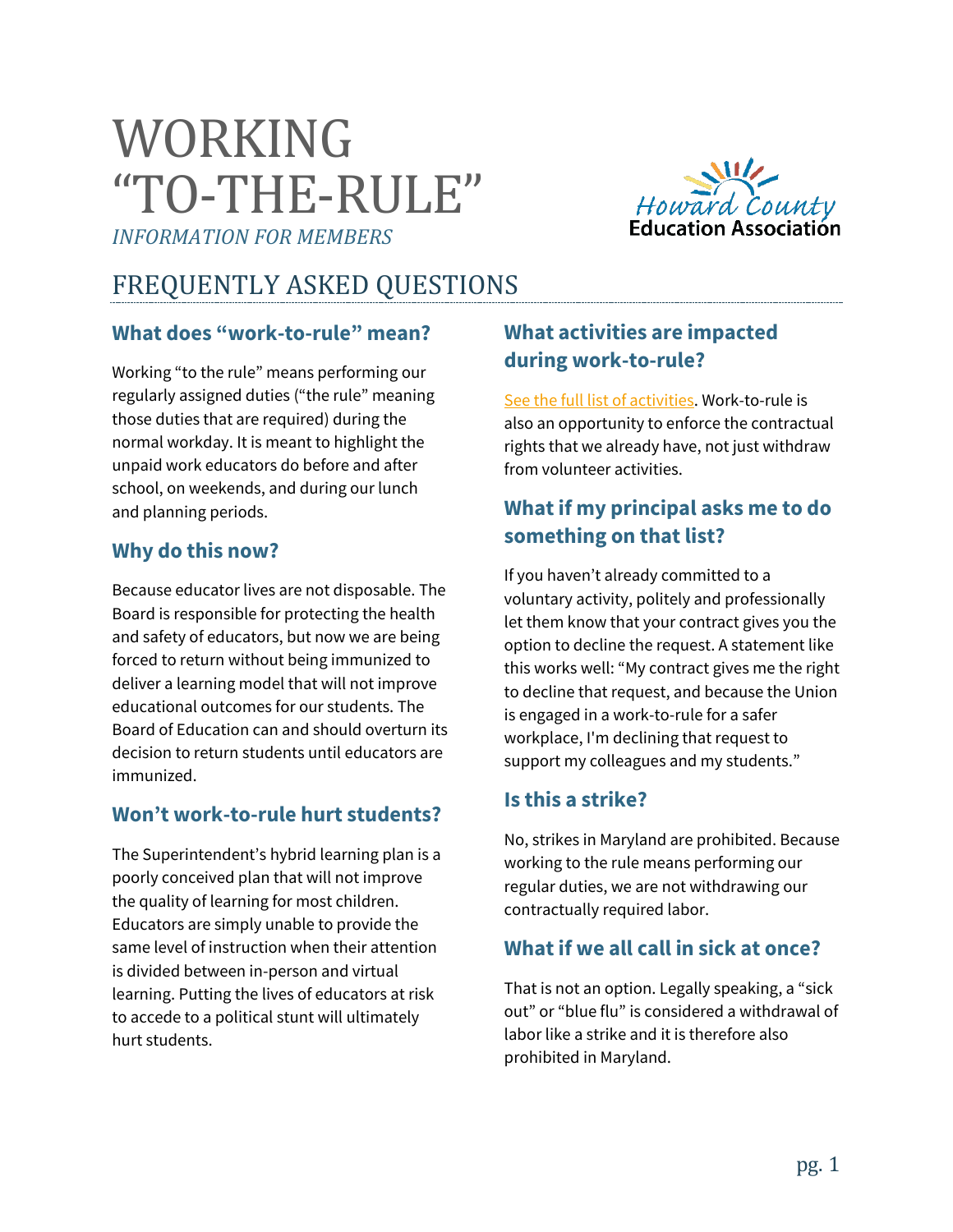#### **I'm an untenured teacher. Can I get in trouble for doing this?**

No. Working to the rule means performing your contractual duties.

#### **What should I do with my work at the end of the day?**

Keep a running list of the tasks you are not able to perform under the time constraints of the regular duty day. At the end of the day, send your administrator the list and ask him/her what you would like them to prioritize for the following day. Put up an auto response on your email after the end of your duty day, and let parents know that you will respond to them during the regular duty day.

### **I'm healthy and I don't personally have concerns about returning inperson. Why should I work-torule?**

We have to stick together as educators, and a work-to-rule effort will *only* be successful if *everyone* participates. We're fighting for procedures that protect us if there's an outbreak in our building, more vaccines for educators, and to protect ourselves from bullying by statewide officials.

#### **What else can I do to support our union's efforts?**

Many of our members have come up with some great ways to show our solidarity:

- Wear a  $\odot$  mask during class and during meetings with parents so they can know what it will be like in the hybrid learning model. Spread the word with your colleagues.
- Change your Facebook  $\bullet$  photo to the ["I AM HCEA" photo frame](http://www.facebook.com/profilepicframes/?selected_overlay_id=174831490707980) so that

our families and community sees all of us as both teachers *and* union members.

#### **How can parents and families support our efforts?**

- Email the Board of Education [\(boe@hcpss.org\)](mailto:boe@hcpss.org) and demand that they allow staff to be immunized before returning to schools.
- Use ou[r Facebook Profile Frame](http://www.facebook.com/profilepicframes/?selected_overlay_id=2898566540425912) to show your support for Howard County Educators.